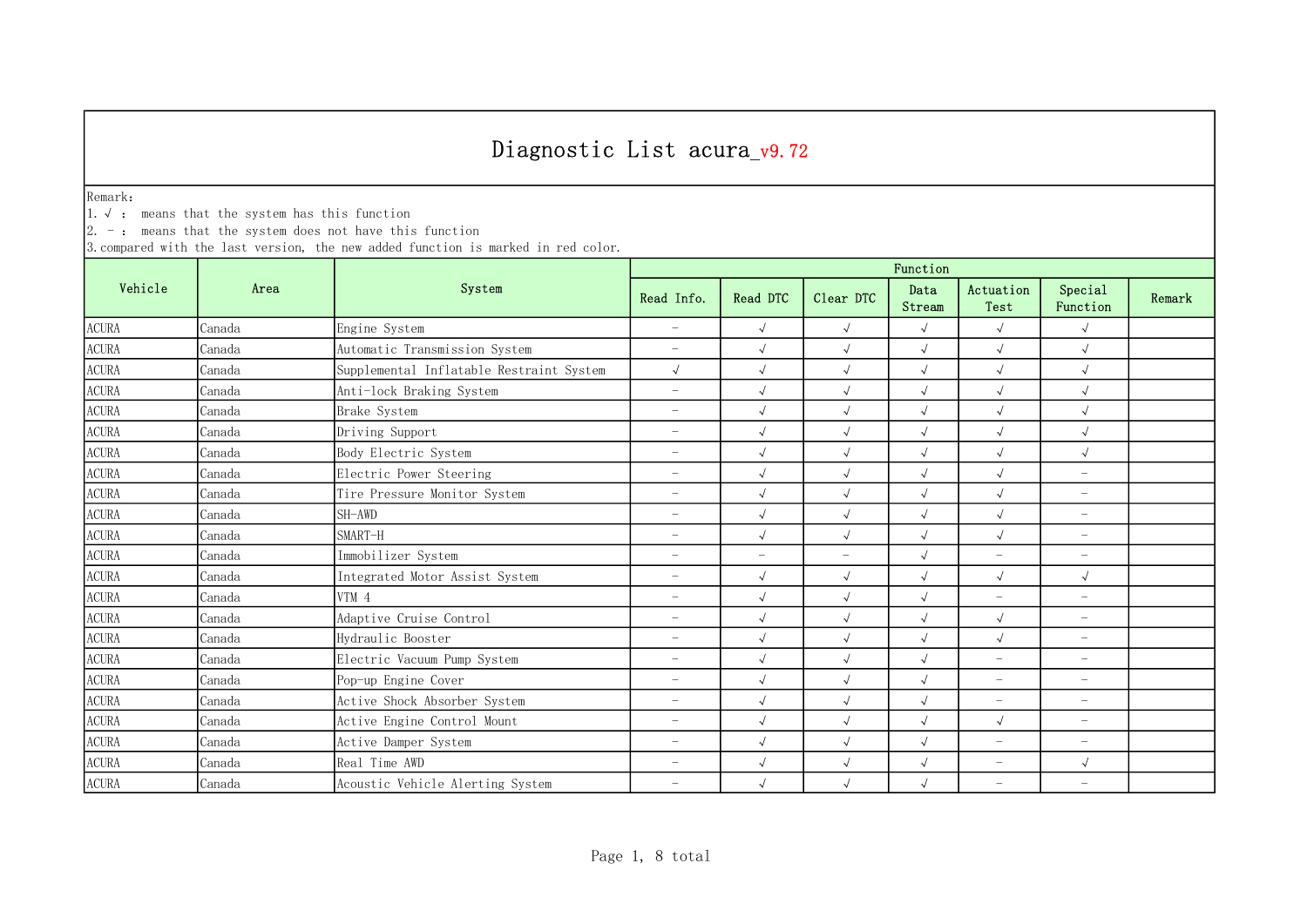Remark:

1.√ : means that the system has this function

 $2. -:$  means that the system does not have this function

|                        |        | System                                   | Function                 |                          |                          |                |                          |                          |        |  |
|------------------------|--------|------------------------------------------|--------------------------|--------------------------|--------------------------|----------------|--------------------------|--------------------------|--------|--|
| Vehicle                | Area   |                                          | Read Info.               | Read DTC                 | Clear DTC                | Data<br>Stream | Actuation<br>Test        | Special<br>Function      | Remark |  |
| <b>ACURA</b>           | Canada | CAN Gateway                              | $\overline{\phantom{m}}$ | $\sqrt{ }$               | $\sqrt{ }$               | $-$            | $\equiv$                 | $\equiv$                 |        |  |
| <b>ACURA</b>           | Canada | Precision All Wheel Steer                | $\overline{\phantom{m}}$ | $\sqrt{ }$               | $\sqrt{ }$               | $\sqrt{ }$     | $\sqrt{ }$               | $\sqrt{ }$               |        |  |
| <b>ACURA</b>           | Canada | <b>EDLC</b>                              | $\overline{\phantom{0}}$ | $\sqrt{2}$               | $\sqrt{ }$               | $\sqrt{ }$     | $\sqrt{ }$               | $\overline{\phantom{0}}$ |        |  |
| ACURA                  | Canada | R/C ENG Starter                          | $\overline{\phantom{m}}$ | $\overline{\phantom{0}}$ | $\overline{\phantom{m}}$ | $\sqrt{2}$     | $\overline{\phantom{m}}$ | $\overline{\phantom{0}}$ |        |  |
| $\operatorname{ACURA}$ | Canada | <b>SVT</b>                               | $\overline{\phantom{m}}$ | $\sqrt{ }$               | $\sqrt{ }$               | $\sqrt{ }$     | $\sqrt{ }$               | $\sqrt{2}$               |        |  |
| <b>ACURA</b>           | Europ  | Engine System                            | $\overline{\phantom{0}}$ | $\sqrt{ }$               | $\sqrt{ }$               | $\sqrt{ }$     | $\sqrt{ }$               | $\sqrt{ }$               |        |  |
| <b>ACURA</b>           | Europ  | Automatic Transmission System            | $\overline{\phantom{0}}$ | $\sqrt{ }$               | $\sqrt{ }$               | $\sqrt{ }$     | $\sqrt{ }$               | $\sqrt{ }$               |        |  |
| <b>ACURA</b>           | Europ  | Supplemental Inflatable Restraint System | $\sqrt{ }$               | $\sqrt{ }$               | $\sqrt{ }$               | $\sqrt{ }$     | $\sqrt{}$                | $\sqrt{2}$               |        |  |
| <b>ACURA</b>           | Europ  | Anti-lock Braking System                 | $\overline{\phantom{0}}$ | $\sqrt{2}$               | $\sqrt{ }$               | $\sqrt{ }$     | $\sqrt{}$                | $\sqrt{ }$               |        |  |
| <b>ACURA</b>           | Europ  | Body Electric System                     | $\overline{\phantom{0}}$ | $\sqrt{ }$               | $\sqrt{ }$               | $\sqrt{ }$     | $\sqrt{ }$               | $\sqrt{ }$               |        |  |
| <b>ACURA</b>           | Europ  | Electric Power Steering                  | $\overline{\phantom{0}}$ | $\sqrt{ }$               | $\sqrt{ }$               | $\sqrt{ }$     | $\sqrt{ }$               | $\overline{\phantom{0}}$ |        |  |
| <b>ACURA</b>           | Europ  | Tire Pressure Monitor System             | $\overline{\phantom{m}}$ | $\sqrt{ }$               | $\sqrt{ }$               | $\sqrt{ }$     | $\sqrt{ }$               | $\overline{\phantom{0}}$ |        |  |
| <b>ACURA</b>           | Europ  | SH-AWD                                   | $\overline{\phantom{m}}$ | $\sqrt{ }$               | $\sqrt{ }$               | $\sqrt{ }$     | $\sqrt{ }$               | $\overline{\phantom{0}}$ |        |  |
| <b>ACURA</b>           | Europ  | SMART-H                                  | $\overline{\phantom{0}}$ | $\sqrt{2}$               | $\sqrt{ }$               | $\sqrt{ }$     | $\sqrt{ }$               | $\overline{\phantom{0}}$ |        |  |
| $\operatorname{ACURA}$ | Europ  | Immobilizer System                       | $\overline{\phantom{m}}$ | $-$                      | $\overline{\phantom{m}}$ | $\sqrt{2}$     | $\overline{\phantom{m}}$ | $\overline{\phantom{0}}$ |        |  |
| <b>ACURA</b>           | Europ  | Integrated Motor Assist System           | $\overline{\phantom{m}}$ | $\sqrt{ }$               | $\sqrt{ }$               | $\sqrt{2}$     | $\sqrt{ }$               | $\sqrt{2}$               |        |  |
| <b>ACURA</b>           | Europ  | VTM 4                                    | $\overline{\phantom{0}}$ | $\sqrt{ }$               | $\sqrt{ }$               | $\sqrt{ }$     | $\overline{\phantom{m}}$ | $\overline{\phantom{0}}$ |        |  |
| <b>ACURA</b>           | Europ  | Adaptive Cruise Control                  | $\overline{\phantom{0}}$ | $\sqrt{ }$               | $\sqrt{ }$               | $\sqrt{ }$     | $\sqrt{ }$               | $\overline{\phantom{0}}$ |        |  |
| <b>ACURA</b>           | Europ  | Hydraulic Booster                        | $\overline{\phantom{0}}$ | $\sqrt{ }$               | $\sqrt{ }$               | $\sqrt{ }$     | $\sqrt{ }$               | $\overline{\phantom{0}}$ |        |  |
| <b>ACURA</b>           | Europ  | Electric Vacuum Pump System              | $\overline{\phantom{0}}$ | $\sqrt{2}$               | $\sqrt{ }$               | $\sqrt{ }$     | $\equiv$                 | $\overline{\phantom{0}}$ |        |  |
| <b>ACURA</b>           | Europ  | Pop-up Engine Cover                      | $\overline{\phantom{0}}$ | $\sqrt{ }$               | $\sqrt{ }$               | $\sqrt{ }$     | $\overline{\phantom{m}}$ | $\overline{\phantom{0}}$ |        |  |
| <b>ACURA</b>           | Europ  | Active Shock Absorber System             | $\overline{\phantom{m}}$ | $\sqrt{ }$               | $\sqrt{ }$               | $\sqrt{ }$     | $\overline{\phantom{0}}$ | $\qquad \qquad -$        |        |  |
| <b>ACURA</b>           | Europ  | Brake System                             | $\overline{\phantom{0}}$ | $\sqrt{ }$               | $\sqrt{ }$               | $\sqrt{ }$     | $\sqrt{ }$               | $\sqrt{2}$               |        |  |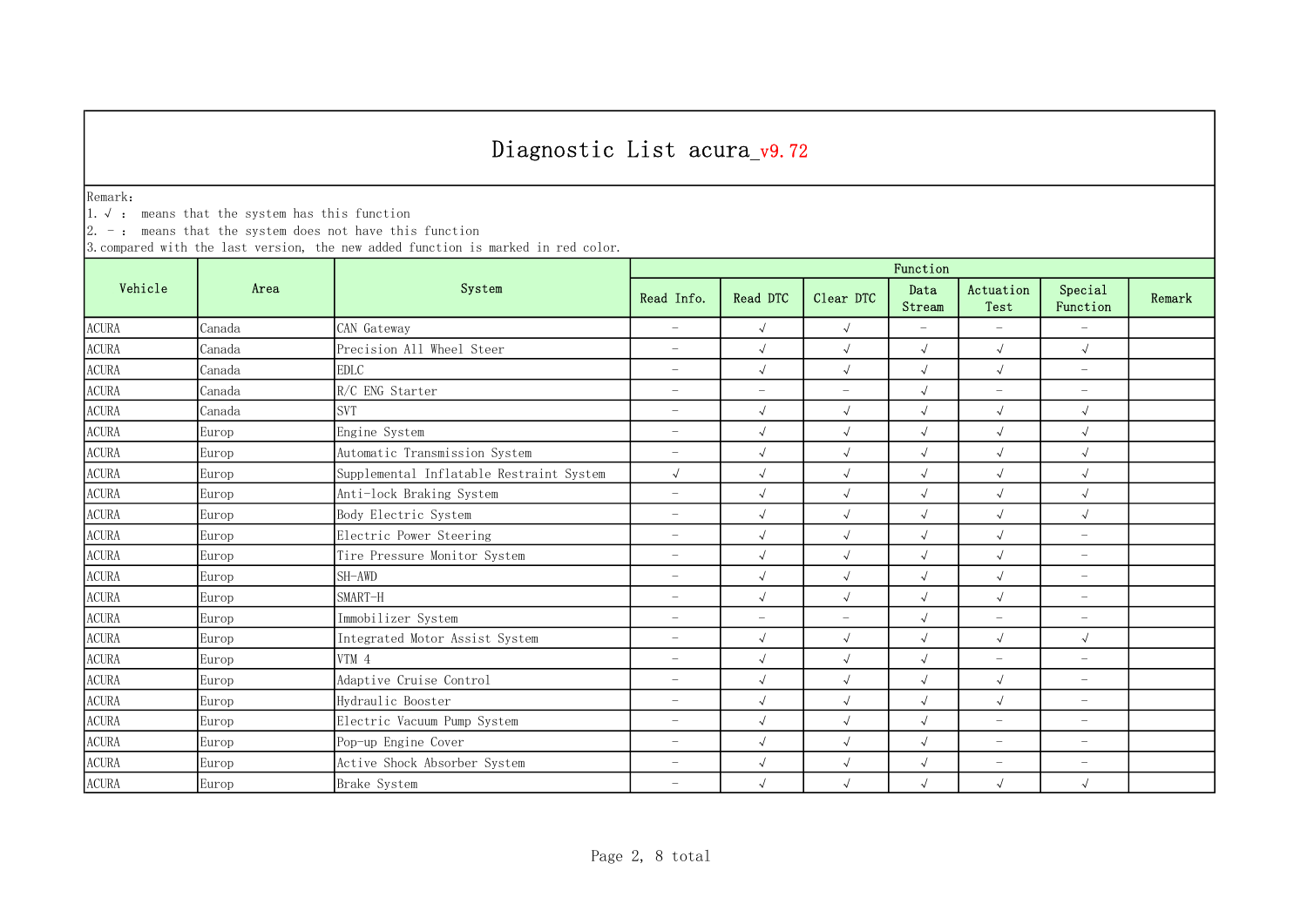Remark:

1.√ : means that the system has this function

 $2. -:$  means that the system does not have this function

|              |         | System                                   | Function                 |                          |                          |                          |                          |                          |        |  |
|--------------|---------|------------------------------------------|--------------------------|--------------------------|--------------------------|--------------------------|--------------------------|--------------------------|--------|--|
| Vehicle      | Area    |                                          | Read Info.               | Read DTC                 | Clear DTC                | Data<br>Stream           | Actuation<br>Test        | Special<br>Function      | Remark |  |
| <b>ACURA</b> | Europ   | Driving Support                          | $\overline{\phantom{0}}$ | $\sqrt{ }$               | $\sqrt{ }$               | $\sqrt{ }$               | $\sqrt{ }$               | $\sqrt{2}$               |        |  |
| <b>ACURA</b> | Europ   | Active Damper System                     | $\overline{\phantom{0}}$ | $\sqrt{ }$               | $\sqrt{ }$               | $\sqrt{ }$               | $\overline{\phantom{m}}$ | $\overline{\phantom{0}}$ |        |  |
| <b>ACURA</b> | Europ   | Real Time AWD                            | $\overline{\phantom{0}}$ | $\sqrt{ }$               | $\sqrt{ }$               | $\sqrt{ }$               | $\overline{\phantom{a}}$ | $\sqrt{ }$               |        |  |
| <b>ACURA</b> | Europ   | Acoustic Vehicle Alerting System         | $\overline{\phantom{0}}$ | $\sqrt{ }$               | $\sqrt{ }$               | $\sqrt{ }$               | $\overline{\phantom{a}}$ | $\overline{\phantom{m}}$ |        |  |
| <b>ACURA</b> | Europ   | CAN Gateway                              | $\overline{\phantom{0}}$ | $\sqrt{ }$               | $\sqrt{ }$               | $\overline{\phantom{a}}$ | $\overline{\phantom{a}}$ | $\overline{\phantom{m}}$ |        |  |
| <b>ACURA</b> | Europ   | Precision All Wheel Steer                | $\overline{\phantom{0}}$ | $\sqrt{ }$               | $\sqrt{ }$               | $\sqrt{ }$               | $\sqrt{ }$               | $\sqrt{ }$               |        |  |
| <b>ACURA</b> | Europ   | <b>EDLC</b>                              | $\overline{\phantom{0}}$ | $\sqrt{ }$               | $\sqrt{ }$               | $\sqrt{ }$               | $\sqrt{ }$               | $\overline{\phantom{0}}$ |        |  |
| <b>ACURA</b> | Europ   | Active Engine Control Mount              | $\overline{\phantom{0}}$ | $\sqrt{ }$               | $\sqrt{}$                | $\sqrt{ }$               | $\sqrt{}$                | $\overline{a}$           |        |  |
| <b>ACURA</b> | Europ   | 4ws                                      | $\overline{\phantom{0}}$ | $\sqrt{2}$               | $\sqrt{}$                | $\sqrt{ }$               | $\sqrt{ }$               | $\sqrt{ }$               |        |  |
| <b>ACURA</b> | Europ   | i-Shift                                  | $\overline{\phantom{0}}$ | $\sqrt{ }$               | $\sqrt{}$                | $\sqrt{ }$               | $\overline{\phantom{m}}$ | $\overline{\phantom{0}}$ |        |  |
| <b>ACURA</b> | Europ   | <b>SVT</b>                               | $-$                      | $\sqrt{ }$               | $\sqrt{ }$               | $\sqrt{ }$               | $\overline{\phantom{m}}$ | $\overline{\phantom{0}}$ |        |  |
| <b>ACURA</b> | General | Engine System                            | $\overline{\phantom{0}}$ | $\sqrt{ }$               | $\sqrt{ }$               | $\sqrt{ }$               | $\sqrt{ }$               | $\sqrt{ }$               |        |  |
| <b>ACURA</b> | General | Automatic Transmission System            | $\overline{\phantom{a}}$ | $\sqrt{ }$               | $\sqrt{ }$               | $\sqrt{ }$               | $\sqrt{ }$               | $\sqrt{ }$               |        |  |
| <b>ACURA</b> | General | Supplemental Inflatable Restraint System | $\sqrt{2}$               | $\sqrt{ }$               | $\sqrt{ }$               | $\sqrt{ }$               | $\sqrt{ }$               | $\sqrt{2}$               |        |  |
| <b>ACURA</b> | General | Anti-lock Braking System                 | $-$                      | $\sqrt{ }$               | $\sqrt{ }$               | $\sqrt{ }$               | $\sqrt{ }$               | $\sqrt{2}$               |        |  |
| <b>ACURA</b> | General | Body Electric System                     | $\overline{\phantom{m}}$ | $\sqrt{ }$               | $\sqrt{ }$               | $\sqrt{ }$               | $\sqrt{ }$               | $\sqrt{2}$               |        |  |
| <b>ACURA</b> | General | Electric Power Steering                  | $\overline{\phantom{m}}$ | $\sqrt{ }$               | $\sqrt{ }$               | $\sqrt{ }$               | $\sqrt{ }$               | $-$                      |        |  |
| <b>ACURA</b> | General | Tire Pressure Monitor System             | $\overline{\phantom{0}}$ | $\sqrt{ }$               | $\sqrt{ }$               | $\sqrt{ }$               | $\sqrt{ }$               | $\overline{\phantom{0}}$ |        |  |
| <b>ACURA</b> | General | SH-AWD                                   | $\overline{\phantom{0}}$ | $\sqrt{ }$               | $\sqrt{}$                | $\sqrt{ }$               | $\sqrt{ }$               | $\overline{\phantom{0}}$ |        |  |
| <b>ACURA</b> | General | SMART-H                                  | $\overline{\phantom{0}}$ | $\sqrt{ }$               | $\sqrt{ }$               | $\sqrt{ }$               | $\sqrt{ }$               | $-$                      |        |  |
| <b>ACURA</b> | General | Immobilizer System                       | $\overline{\phantom{0}}$ | $\overline{\phantom{m}}$ | $\overline{\phantom{0}}$ | $\sqrt{ }$               | $\overline{\phantom{0}}$ | $\overline{\phantom{0}}$ |        |  |
| <b>ACURA</b> | General | Integrated Motor Assist System           | $-$                      | $\sqrt{ }$               | $\sqrt{ }$               | $\sqrt{ }$               | $\sqrt{ }$               | $\sqrt{2}$               |        |  |
| <b>ACURA</b> | General | VTM 4                                    | $\overline{\phantom{0}}$ | $\sqrt{ }$               | $\sqrt{ }$               | $\sqrt{ }$               | $\overline{\phantom{m}}$ | $\overline{\phantom{0}}$ |        |  |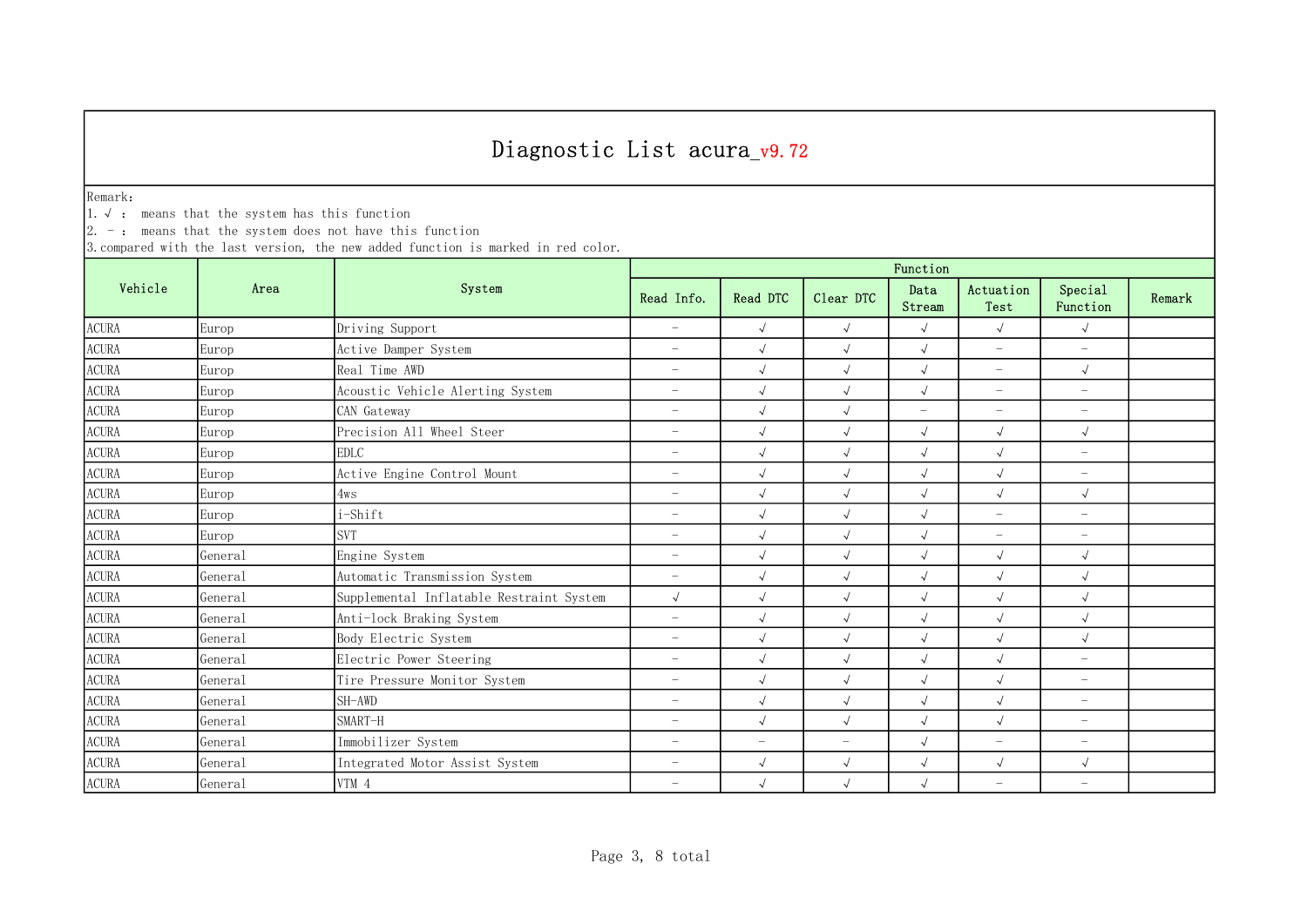Remark:

1.√ : means that the system has this function

 $2. -:$  means that the system does not have this function

|              |         | System                                   | Function                 |                          |                          |                          |                          |                          |        |  |
|--------------|---------|------------------------------------------|--------------------------|--------------------------|--------------------------|--------------------------|--------------------------|--------------------------|--------|--|
| Vehicle      | Area    |                                          | Read Info.               | Read DTC                 | Clear DTC                | Data<br>Stream           | Actuation<br>Test        | Special<br>Function      | Remark |  |
| <b>ACURA</b> | General | Adaptive Cruise Control                  | $\overline{\phantom{m}}$ | $\sqrt{ }$               | $\sqrt{ }$               | $\sqrt{ }$               | $\sqrt{ }$               | $\overline{\phantom{a}}$ |        |  |
| <b>ACURA</b> | General | Hydraulic Booster                        | $\overline{\phantom{0}}$ | $\sqrt{ }$               | $\sqrt{ }$               | $\sqrt{ }$               | $\sqrt{ }$               | $\overline{\phantom{0}}$ |        |  |
| <b>ACURA</b> | General | Electric Vacuum Pump System              | $\overline{\phantom{0}}$ | $\sqrt{ }$               | $\sqrt{ }$               | $\sqrt{ }$               | $\overline{\phantom{a}}$ | $\overline{\phantom{0}}$ |        |  |
| <b>ACURA</b> | General | Pop-up Engine Cover                      | $\overline{\phantom{0}}$ | $\sqrt{ }$               | $\sqrt{ }$               | $\sqrt{ }$               | $\overline{\phantom{m}}$ | $\overline{\phantom{0}}$ |        |  |
| <b>ACURA</b> | General | Active Shock Absorber System             | $\overline{\phantom{m}}$ | $\sqrt{ }$               | $\checkmark$             | $\sqrt{ }$               | $\overline{\phantom{m}}$ | $\overline{\phantom{m}}$ |        |  |
| <b>ACURA</b> | General | Active Engine Control Mount              | $\overline{\phantom{m}}$ | $\sqrt{ }$               | $\sqrt{ }$               | $\sqrt{ }$               | $\sqrt{ }$               | $\overline{\phantom{m}}$ |        |  |
| <b>ACURA</b> | General | Brake System                             | $\overline{\phantom{0}}$ | $\sqrt{ }$               | $\sqrt{ }$               | $\sqrt{ }$               | $\sqrt{ }$               | $\sqrt{2}$               |        |  |
| <b>ACURA</b> | General | Driving Support                          | $\overline{\phantom{0}}$ | $\sqrt{ }$               | $\sqrt{ }$               | $\sqrt{ }$               | $\sqrt{ }$               | $\sqrt{2}$               |        |  |
| <b>ACURA</b> | General | Active Damper System                     | $\overline{\phantom{0}}$ | $\sqrt{ }$               | $\sqrt{ }$               | $\sqrt{ }$               | $\overline{\phantom{m}}$ | $\overline{\phantom{0}}$ |        |  |
| <b>ACURA</b> | General | Real Time AWD                            | $\overline{\phantom{0}}$ | $\sqrt{ }$               | $\sqrt{}$                | $\sqrt{ }$               | $\overline{\phantom{a}}$ | $\sqrt{2}$               |        |  |
| <b>ACURA</b> | General | Acoustic Vehicle Alerting System         | $\overline{\phantom{0}}$ | $\sqrt{ }$               | $\sqrt{ }$               | $\sqrt{ }$               | $\equiv$                 | $\overline{\phantom{0}}$ |        |  |
| <b>ACURA</b> | General | CAN Gateway                              | $\overline{\phantom{0}}$ | $\sqrt{ }$               | $\sqrt{ }$               | $\overline{\phantom{a}}$ | $\overline{\phantom{a}}$ | $\overline{\phantom{0}}$ |        |  |
| <b>ACURA</b> | General | Precision All Wheel Steer                | $\overline{\phantom{m}}$ | $\sqrt{ }$               | $\sqrt{ }$               | $\sqrt{ }$               | $\sqrt{ }$               | $\sqrt{ }$               |        |  |
| <b>ACURA</b> | General | <b>EDLC</b>                              | $\overline{\phantom{0}}$ | $\sqrt{ }$               | $\sqrt{ }$               | $\sqrt{ }$               | $\sqrt{ }$               | $\overline{\phantom{0}}$ |        |  |
| <b>ACURA</b> | General | Active Engine Control Mount              | $\overline{\phantom{m}}$ | $\sqrt{ }$               | $\sqrt{ }$               | $\sqrt{ }$               | $\sqrt{ }$               | $\overline{\phantom{m}}$ |        |  |
| <b>ACURA</b> | General | 4ws                                      | $\overline{\phantom{0}}$ | $\sqrt{ }$               | $\sqrt{ }$               | $\sqrt{ }$               | $\sqrt{ }$               | $\sqrt{2}$               |        |  |
| <b>ACURA</b> | General | R/C ENG Starter                          | $\overline{\phantom{m}}$ | $\overline{\phantom{0}}$ | $\overline{\phantom{0}}$ | $\sqrt{ }$               | $\overline{\phantom{a}}$ | $\overline{a}$           |        |  |
| <b>ACURA</b> | General | <b>SVT</b>                               | $\overline{\phantom{0}}$ | $\sqrt{ }$               | $\sqrt{ }$               | $\sqrt{ }$               | $\overline{\phantom{m}}$ | $\overline{\phantom{0}}$ |        |  |
| <b>ACURA</b> | Japan   | Engine System                            | $\overline{\phantom{0}}$ | $\sqrt{ }$               | $\sqrt{ }$               | $\sqrt{ }$               | $\sqrt{ }$               | $\sqrt{2}$               |        |  |
| <b>ACURA</b> | Japan   | Automatic Transmission System            | $\overline{\phantom{0}}$ | $\sqrt{2}$               | $\sqrt{ }$               | $\sqrt{ }$               | $\sqrt{ }$               | $\sqrt{2}$               |        |  |
| <b>ACURA</b> | Japan   | Supplemental Inflatable Restraint System | $\sqrt{2}$               | $\sqrt{ }$               | $\sqrt{\phantom{a}}$     | $\sqrt{ }$               | $\sqrt{ }$               | $\sqrt{ }$               |        |  |
| <b>ACURA</b> | Japan   | Anti-lock Braking System                 | $\overline{\phantom{m}}$ | $\sqrt{ }$               | $\sqrt{ }$               | $\sqrt{ }$               | $\sqrt{ }$               | $\sqrt{2}$               |        |  |
| <b>ACURA</b> | Japan   | Body Electric System                     | $\overline{\phantom{0}}$ | $\sqrt{ }$               | $\sqrt{ }$               | $\sqrt{ }$               | $\sqrt{ }$               | $\sqrt{ }$               |        |  |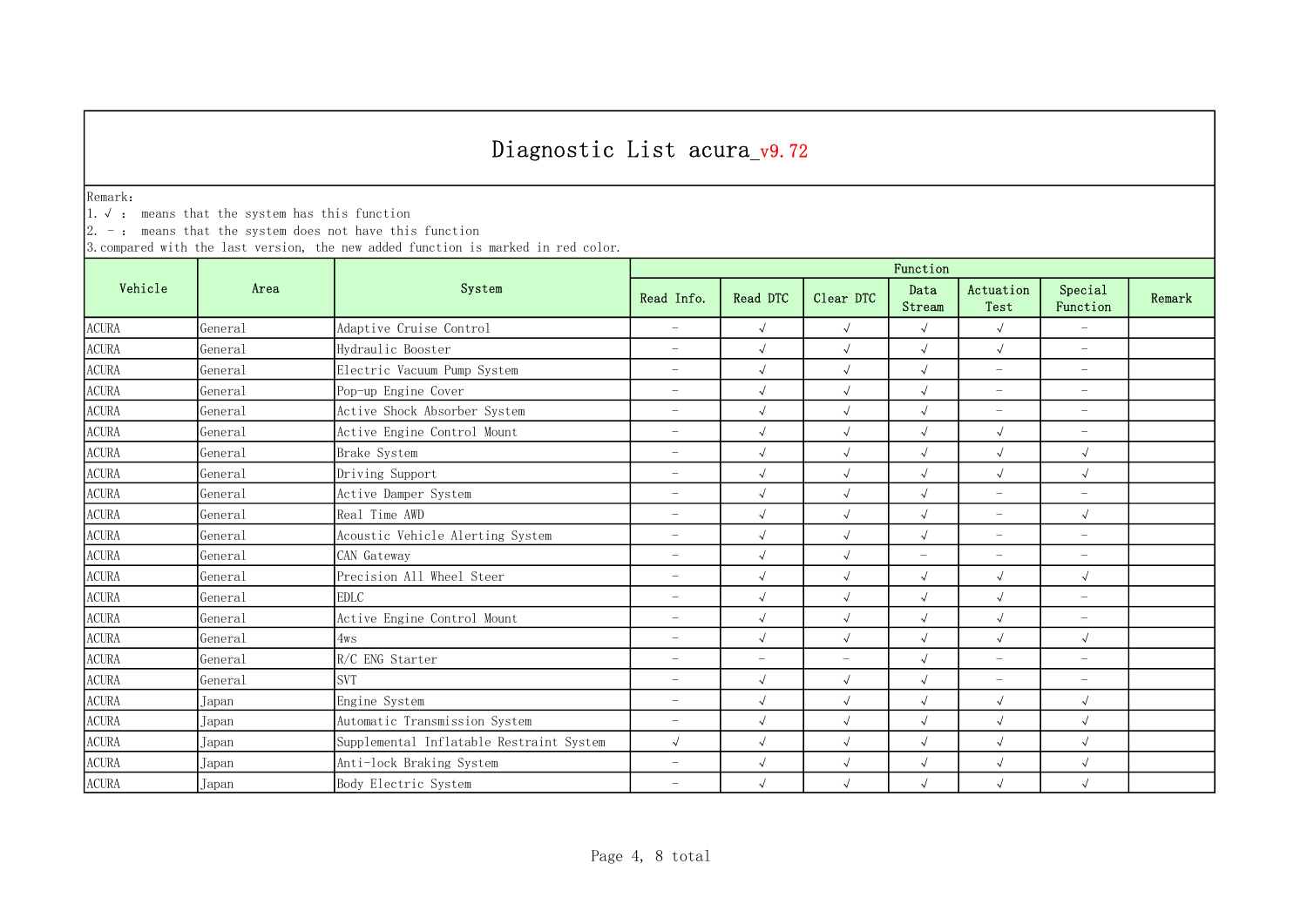Remark:

1.√ : means that the system has this function

 $2. -:$  means that the system does not have this function

|                        |       | System                           | Function                 |                          |                          |                |                          |                          |        |  |
|------------------------|-------|----------------------------------|--------------------------|--------------------------|--------------------------|----------------|--------------------------|--------------------------|--------|--|
| Vehicle                | Area  |                                  | Read Info.               | Read DTC                 | Clear DTC                | Data<br>Stream | Actuation<br>Test        | Special<br>Function      | Remark |  |
| <b>ACURA</b>           | Japan | Electric Power Steering          | $\overline{\phantom{m}}$ | $\sqrt{ }$               | $\sqrt{ }$               | $\sqrt{ }$     | $\sqrt{ }$               | $\equiv$                 |        |  |
| <b>ACURA</b>           | Japan | Tire Pressure Monitor System     | $\overline{\phantom{a}}$ | $\sqrt{2}$               | $\sqrt{ }$               | $\sqrt{2}$     | $\sqrt{2}$               | $\equiv$                 |        |  |
| $\operatorname{ACURA}$ | Japan | SH-AWD                           | $\overline{\phantom{m}}$ | $\sqrt{2}$               | $\sqrt{ }$               | $\sqrt{2}$     | $\sqrt{2}$               | $-$                      |        |  |
| <b>ACURA</b>           | Japan | SMART-H                          | $\overline{\phantom{0}}$ | $\sqrt{2}$               | $\sqrt{ }$               | $\sqrt{2}$     | $\sqrt{ }$               | $\overline{\phantom{m}}$ |        |  |
| <b>ACURA</b>           | Japan | Immobilizer System               | $\overline{\phantom{m}}$ | $\overline{\phantom{m}}$ | $\overline{\phantom{m}}$ | $\sqrt{ }$     | $\overline{\phantom{m}}$ | $\overline{\phantom{m}}$ |        |  |
| <b>ACURA</b>           | Japan | Integrated Motor Assist System   | $\overline{\phantom{0}}$ | $\sqrt{ }$               | $\sqrt{ }$               | $\sqrt{ }$     | $\sqrt{ }$               | $\sqrt{ }$               |        |  |
| <b>ACURA</b>           | Japan | VTM 4                            | $\overline{\phantom{0}}$ | $\sqrt{2}$               | $\sqrt{ }$               | $\sqrt{2}$     | $\overline{\phantom{m}}$ | $\overline{\phantom{m}}$ |        |  |
| <b>ACURA</b>           | Japan | Adaptive Cruise Control          | $\overline{\phantom{0}}$ | $\sqrt{2}$               | $\sqrt{ }$               | $\sqrt{ }$     | $\sqrt{2}$               | $\overline{\phantom{m}}$ |        |  |
| <b>ACURA</b>           | Japan | Hydraulic Booster                | $\overline{\phantom{0}}$ | $\sqrt{2}$               | $\sqrt{ }$               | $\sqrt{2}$     | $\sqrt{ }$               | $\overline{\phantom{m}}$ |        |  |
| <b>ACURA</b>           | Japan | Electric Vacuum Pump System      | $\overline{\phantom{0}}$ | $\sqrt{2}$               | $\sqrt{ }$               | $\sqrt{2}$     | $\equiv$                 | $\overline{\phantom{m}}$ |        |  |
| <b>ACURA</b>           | Japan | Pop-up Engine Cover              | $\overline{\phantom{0}}$ | $\sqrt{ }$               | $\sqrt{ }$               | $\sqrt{ }$     | $-$                      | $\overline{\phantom{0}}$ |        |  |
| <b>ACURA</b>           | Japan | Active Shock Absorber System     | $\overline{\phantom{0}}$ | $\sqrt{2}$               | $\sqrt{ }$               | $\sqrt{2}$     | $-$                      | $\overline{\phantom{0}}$ |        |  |
| $\operatorname{ACURA}$ | Japan | Active Engine Control Mount      | $\overline{\phantom{m}}$ | $\sqrt{2}$               | $\sqrt{ }$               | $\sqrt{2}$     | $\sqrt{ }$               | $-$                      |        |  |
| <b>ACURA</b>           | Japan | Brake System                     | $\overline{\phantom{m}}$ | $\sqrt{2}$               | $\sqrt{ }$               | $\sqrt{2}$     | $\sqrt{2}$               | $\sqrt{ }$               |        |  |
| $\operatorname{ACURA}$ | Japan | Driving Support                  | $\overline{\phantom{0}}$ | $\sqrt{2}$               | $\sqrt{ }$               | $\sqrt{2}$     | $\sqrt{ }$               | $\sqrt{ }$               |        |  |
| ACURA                  | Japan | Active Damper System             | $\overline{\phantom{m}}$ | $\sqrt{2}$               | $\sqrt{ }$               | $\sqrt{2}$     | $-$                      | $\overline{\phantom{m}}$ |        |  |
| <b>ACURA</b>           | Japan | Real Time AWD                    | $\overline{\phantom{0}}$ | $\sqrt{2}$               | $\sqrt{ }$               | $\sqrt{ }$     | $\overline{\phantom{0}}$ | $\sqrt{ }$               |        |  |
| $\operatorname{ACURA}$ | Japan | Acoustic Vehicle Alerting System | $\overline{\phantom{0}}$ | $\sqrt{ }$               | $\sqrt{ }$               | $\sqrt{}$      | $\overline{\phantom{0}}$ | $\overline{\phantom{m}}$ |        |  |
| <b>ACURA</b>           | Japan | CAN Gateway                      | $\overline{\phantom{0}}$ | $\sqrt{2}$               | $\sqrt{ }$               | $\overline{a}$ | $\overline{\phantom{0}}$ | $\overline{\phantom{m}}$ |        |  |
| <b>ACURA</b>           | Japan | Precision All Wheel Steer        | $\overline{\phantom{0}}$ | $\sqrt{ }$               | $\sqrt{ }$               | $\sqrt{2}$     | $\sqrt{2}$               | $\sqrt{ }$               |        |  |
| <b>ACURA</b>           | Japan | <b>EDLC</b>                      | $\overline{\phantom{0}}$ | $\sqrt{2}$               | $\sqrt{ }$               | $\sqrt{2}$     | $\sqrt{ }$               | $-$                      |        |  |
| <b>ACURA</b>           | Japan | Active Engine Control Mount      | $\overline{\phantom{0}}$ | $\sqrt{ }$               | $\sqrt{ }$               | $\sqrt{ }$     | $\sqrt{ }$               | $\overline{\phantom{m}}$ |        |  |
| <b>ACURA</b>           | Japan | 4ws                              | $\overline{\phantom{0}}$ | $\sqrt{ }$               | $\sqrt{ }$               | $\sqrt{ }$     | $\sqrt{ }$               | $\sqrt{ }$               |        |  |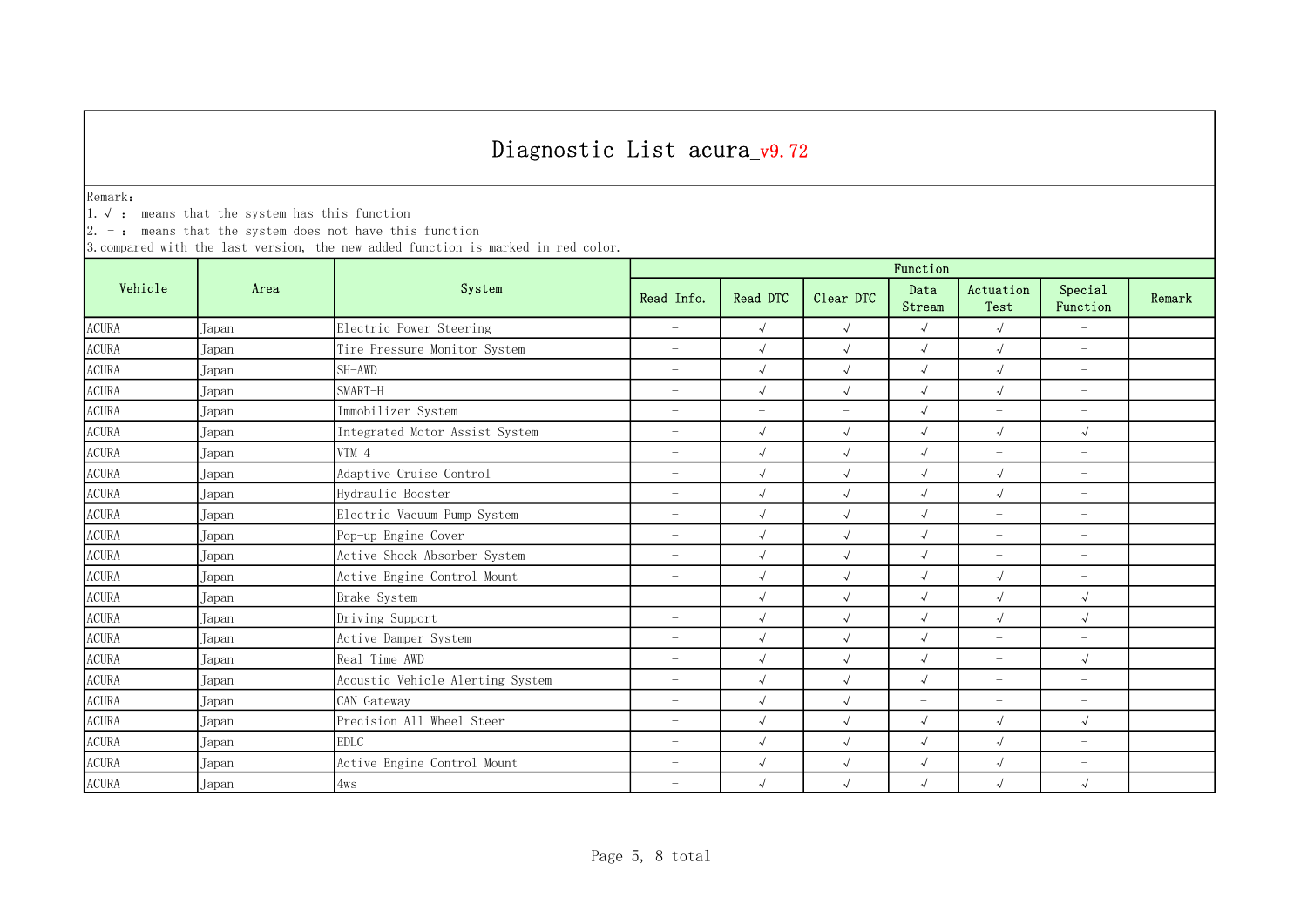Remark:

1.√ : means that the system has this function

 $2. -:$  means that the system does not have this function

|                        |               | System                                   | Function                 |                          |                          |                |                          |                          |        |  |
|------------------------|---------------|------------------------------------------|--------------------------|--------------------------|--------------------------|----------------|--------------------------|--------------------------|--------|--|
| Vehicle                | Area          |                                          | Read Info.               | Read DTC                 | Clear DTC                | Data<br>Stream | Actuation<br>Test        | Special<br>Function      | Remark |  |
| <b>ACURA</b>           | Japan         | R/C ENG Starter                          | $\overline{\phantom{0}}$ | $\equiv$                 | $\equiv$                 | $\sqrt{ }$     | $\equiv$                 | $\equiv$                 |        |  |
| <b>ACURA</b>           | Japan         | <b>SVT</b>                               | $\overline{\phantom{0}}$ | $\sqrt{2}$               | $\sqrt{ }$               | $\sqrt{2}$     | $\overline{\phantom{a}}$ | $\overline{\phantom{m}}$ |        |  |
| <b>ACURA</b>           | Latin America | Engine System                            | $\overline{\phantom{m}}$ | $\sqrt{2}$               | $\sqrt{ }$               | $\sqrt{2}$     | $\sqrt{2}$               | $\sqrt{ }$               |        |  |
| <b>ACURA</b>           | Latin America | Automatic Transmission System            | $\overline{\phantom{0}}$ | $\sqrt{2}$               | $\sqrt{ }$               | $\sqrt{2}$     | $\sqrt{ }$               | $\sqrt{ }$               |        |  |
| $\operatorname{ACURA}$ | Latin America | Supplemental Inflatable Restraint System | $\sqrt{ }$               | $\sqrt{2}$               | $\sqrt{ }$               | $\sqrt{2}$     | $\sqrt{ }$               | $\sqrt{ }$               |        |  |
| <b>ACURA</b>           | Latin America | Anti-lock Braking System                 | $\overline{\phantom{0}}$ | $\sqrt{2}$               | $\sqrt{ }$               | $\sqrt{ }$     | $\sqrt{ }$               | $\sqrt{ }$               |        |  |
| $\operatorname{ACURA}$ | Latin America | Body Electric System                     | $\overline{\phantom{0}}$ | $\sqrt{ }$               | $\sqrt{ }$               | $\sqrt{ }$     | $\sqrt{2}$               | $\sqrt{ }$               |        |  |
| <b>ACURA</b>           | Latin America | Electric Power Steering                  | $\overline{\phantom{0}}$ | $\sqrt{2}$               | $\sqrt{ }$               | $\sqrt{ }$     | $\sqrt{ }$               | $\overline{\phantom{m}}$ |        |  |
| <b>ACURA</b>           | Latin America | Tire Pressure Monitor System             | $\overline{\phantom{0}}$ | $\sqrt{ }$               | $\sqrt{ }$               | $\sqrt{ }$     | $\sqrt{ }$               | $\overline{\phantom{m}}$ |        |  |
| <b>ACURA</b>           | Latin America | SH-AWD                                   | $\overline{\phantom{0}}$ | $\sqrt{2}$               | $\sqrt{ }$               | $\sqrt{2}$     | $\sqrt{ }$               | $\overline{\phantom{m}}$ |        |  |
| <b>ACURA</b>           | Latin America | SMART-H                                  | $\overline{\phantom{0}}$ | $\sqrt{2}$               | $\sqrt{ }$               | $\sqrt{2}$     | $\sqrt{2}$               | $\overline{\phantom{m}}$ |        |  |
| <b>ACURA</b>           | Latin America | Immobilizer System                       | $\overline{\phantom{0}}$ | $\overline{\phantom{a}}$ | $\overline{\phantom{a}}$ | $\sqrt{2}$     | $\equiv$                 | $\overline{\phantom{m}}$ |        |  |
| <b>ACURA</b>           | Latin America | Integrated Motor Assist System           | $\overline{\phantom{m}}$ | $\sqrt{2}$               | $\sqrt{ }$               | $\sqrt{ }$     | $\sqrt{ }$               | $\sqrt{ }$               |        |  |
| <b>ACURA</b>           | Latin America | VTM 4                                    | $\overline{\phantom{0}}$ | $\sqrt{2}$               | $\sqrt{ }$               | $\sqrt{2}$     | $-$                      | $\overline{\phantom{0}}$ |        |  |
| <b>ACURA</b>           | Latin America | Adaptive Cruise Control                  | $\overline{\phantom{m}}$ | $\sqrt{2}$               | $\sqrt{ }$               | $\sqrt{ }$     | $\sqrt{2}$               | $-$                      |        |  |
| <b>ACURA</b>           | Latin America | Hydraulic Booster                        | $\overline{\phantom{m}}$ | $\sqrt{2}$               | $\sqrt{ }$               | $\sqrt{ }$     | $\sqrt{2}$               | $\overline{\phantom{m}}$ |        |  |
| <b>ACURA</b>           | Latin America | Electric Vacuum Pump System              | $\overline{\phantom{0}}$ | $\sqrt{2}$               | $\sqrt{ }$               | $\sqrt{ }$     | $\overline{\phantom{m}}$ | $\overline{\phantom{m}}$ |        |  |
| $\operatorname{ACURA}$ | Latin America | Pop-up Engine Cover                      | $\overline{\phantom{0}}$ | $\sqrt{2}$               | $\sqrt{ }$               | $\sqrt{ }$     | $\overline{\phantom{0}}$ | $\overline{\phantom{m}}$ |        |  |
| <b>ACURA</b>           | Latin America | Active Shock Absorber System             | $\overline{\phantom{0}}$ | $\sqrt{2}$               | $\sqrt{ }$               | $\sqrt{ }$     | $\overline{\phantom{0}}$ | $\overline{\phantom{0}}$ |        |  |
| <b>ACURA</b>           | Latin America | Active Engine Control Mount              | $\overline{\phantom{0}}$ | $\sqrt{2}$               | $\sqrt{ }$               | $\sqrt{2}$     | $\sqrt{2}$               | $\overline{\phantom{m}}$ |        |  |
| <b>ACURA</b>           | Latin America | Brake System                             | $\overline{\phantom{m}}$ | $\sqrt{2}$               | $\sqrt{ }$               | $\sqrt{ }$     | $\sqrt{ }$               | $\sqrt{ }$               |        |  |
| <b>ACURA</b>           | Latin America | Driving Support                          | $\overline{\phantom{0}}$ | $\sqrt{ }$               | $\sqrt{ }$               | $\sqrt{2}$     | $\sqrt{ }$               | $\sqrt{ }$               |        |  |
| <b>ACURA</b>           | Latin America | Active Damper System                     | $\overline{\phantom{0}}$ | $\sqrt{ }$               | $\sqrt{ }$               | $\sqrt{ }$     | $\overline{\phantom{0}}$ | $\overline{\phantom{m}}$ |        |  |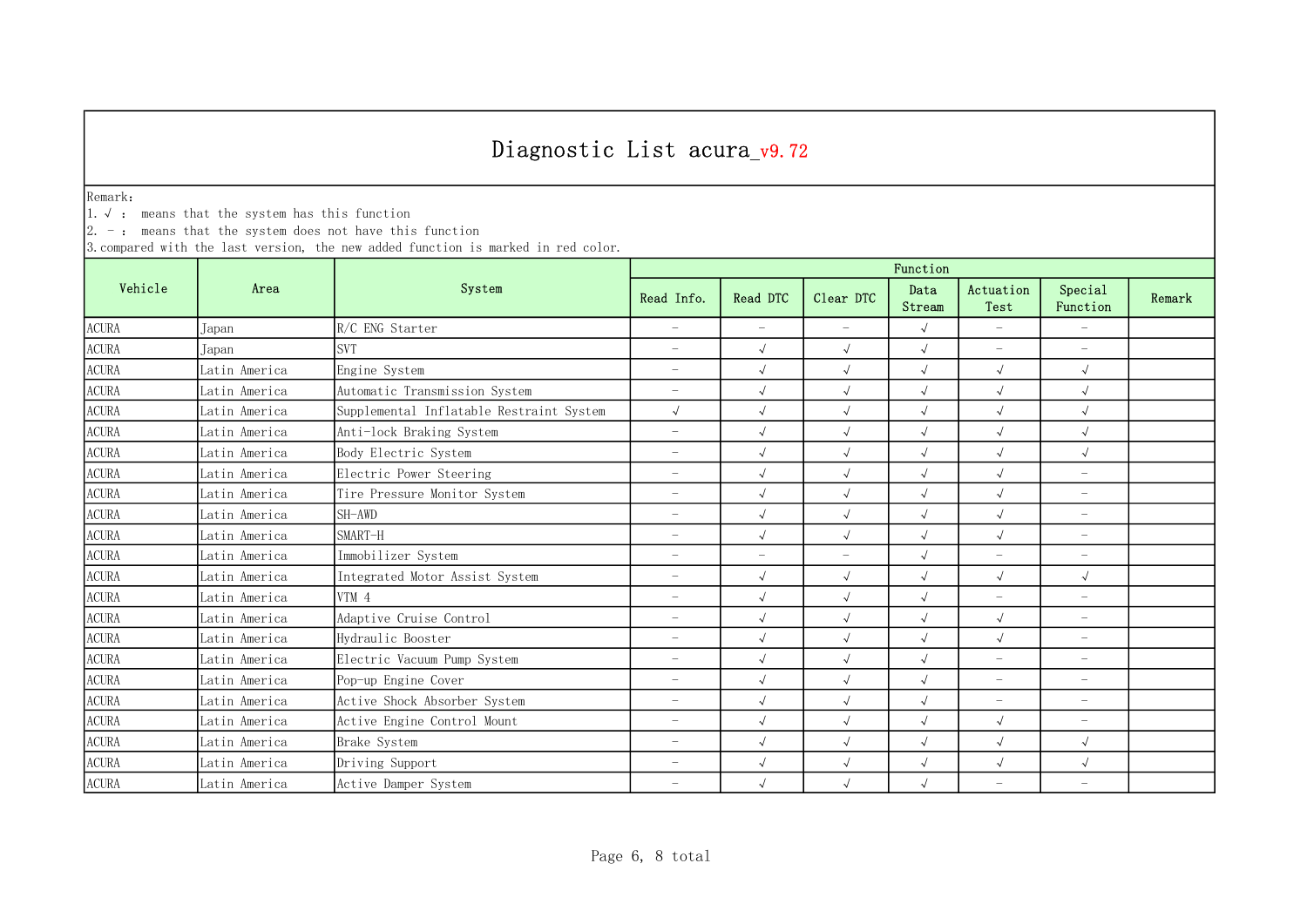Remark:

1.√ : means that the system has this function

 $2. -:$  means that the system does not have this function

|                        |               | System                                   | Function                 |                          |                          |                          |                          |                          |        |  |
|------------------------|---------------|------------------------------------------|--------------------------|--------------------------|--------------------------|--------------------------|--------------------------|--------------------------|--------|--|
| Vehicle                | Area          |                                          | Read Info.               | Read DTC                 | Clear DTC                | Data<br>Stream           | Actuation<br>Test        | Special<br>Function      | Remark |  |
| <b>ACURA</b>           | Latin America | Real Time AWD                            | $\overline{\phantom{m}}$ | $\sqrt{ }$               | $\sqrt{ }$               | $\sqrt{ }$               | $\overline{\phantom{a}}$ | $\sqrt{ }$               |        |  |
| <b>ACURA</b>           | Latin America | Acoustic Vehicle Alerting System         | $\overline{\phantom{m}}$ | $\sqrt{2}$               | $\sqrt{ }$               | $\sqrt{2}$               | $\overline{\phantom{m}}$ | $\overline{\phantom{m}}$ |        |  |
| <b>ACURA</b>           | Latin America | CAN Gateway                              | $\overline{\phantom{m}}$ | $\sqrt{ }$               | $\sqrt{ }$               | $\overline{\phantom{m}}$ | $\overline{\phantom{a}}$ | $-$                      |        |  |
| ACURA                  | Latin America | Precision All Wheel Steer                | $\overline{\phantom{0}}$ | $\sqrt{2}$               | $\sqrt{ }$               | $\sqrt{ }$               | $\sqrt{2}$               | $\sqrt{ }$               |        |  |
| $\operatorname{ACURA}$ | Latin America | <b>EDLC</b>                              | $\overline{\phantom{0}}$ | $\sqrt{ }$               | $\sqrt{ }$               | $\sqrt{2}$               | $\sqrt{ }$               | $\overline{\phantom{m}}$ |        |  |
| <b>ACURA</b>           | Latin America | Active Engine Control Mount              | $\overline{\phantom{0}}$ | $\sqrt{2}$               | $\sqrt{ }$               | $\sqrt{2}$               | $\sqrt{ }$               | $\qquad \qquad -$        |        |  |
| $\operatorname{ACURA}$ | Latin America | R/C ENG Starter                          | $\overline{\phantom{0}}$ | $\overline{\phantom{0}}$ | $\overline{\phantom{0}}$ | $\sqrt{2}$               | $\overline{\phantom{0}}$ | $\overline{\phantom{m}}$ |        |  |
| <b>ACURA</b>           | Latin America | <b>SVT</b>                               | $\overline{\phantom{0}}$ | $\sqrt{2}$               | $\sqrt{ }$               | $\sqrt{ }$               | $\overline{\phantom{0}}$ | $\overline{\phantom{m}}$ |        |  |
| $\operatorname{ACURA}$ | United States | Engine System                            | $\overline{\phantom{0}}$ | $\sqrt{2}$               | $\sqrt{ }$               | $\sqrt{2}$               | $\sqrt{2}$               | $\sqrt{ }$               |        |  |
| <b>ACURA</b>           | United States | Automatic Transmission System            | $\overline{\phantom{0}}$ | $\sqrt{2}$               | $\sqrt{ }$               | $\sqrt{ }$               | $\sqrt{ }$               | $\sqrt{ }$               |        |  |
| <b>ACURA</b>           | United States | Supplemental Inflatable Restraint System | $\sqrt{ }$               | $\sqrt{2}$               | $\sqrt{ }$               | $\sqrt{2}$               | $\sqrt{ }$               | $\sqrt{ }$               |        |  |
| <b>ACURA</b>           | United States | Anti-lock Braking System                 | $\overline{\phantom{m}}$ | $\sqrt{ }$               | $\sqrt{ }$               | $\sqrt{ }$               | $\sqrt{2}$               | $\sqrt{ }$               |        |  |
| <b>ACURA</b>           | United States | Body Electric System                     | $\overline{\phantom{m}}$ | $\sqrt{2}$               | $\sqrt{ }$               | $\sqrt{2}$               | $\sqrt{2}$               | $\sqrt{ }$               |        |  |
| <b>ACURA</b>           | United States | Electric Power Steering                  | $\overline{\phantom{m}}$ | $\sqrt{2}$               | $\sqrt{ }$               | $\sqrt{ }$               | $\sqrt{2}$               | $-$                      |        |  |
| $\operatorname{ACURA}$ | United States | Tire Pressure Monitor System             | $\overline{\phantom{0}}$ | $\sqrt{2}$               | $\sqrt{ }$               | $\sqrt{ }$               | $\sqrt{2}$               | $\overline{\phantom{m}}$ |        |  |
| <b>ACURA</b>           | United States | SH-AWD                                   | $\overline{\phantom{m}}$ | $\sqrt{2}$               | $\sqrt{ }$               | $\sqrt{2}$               | $\sqrt{2}$               | $\overline{\phantom{m}}$ |        |  |
| <b>ACURA</b>           | United States | SMART-H                                  | $\overline{\phantom{m}}$ | $\sqrt{2}$               | $\sqrt{ }$               | $\sqrt{ }$               | $\sqrt{ }$               | $\overline{\phantom{m}}$ |        |  |
| <b>ACURA</b>           | United States | Immobilizer System                       | $\overline{\phantom{0}}$ | $\overline{\phantom{0}}$ | $\overline{\phantom{a}}$ | $\sqrt{ }$               | $\overline{a}$           | $\overline{\phantom{m}}$ |        |  |
| <b>ACURA</b>           | United States | Integrated Motor Assist System           | $\overline{\phantom{0}}$ | $\sqrt{2}$               | $\sqrt{ }$               | $\sqrt{2}$               | $\sqrt{ }$               | $\sqrt{ }$               |        |  |
| <b>ACURA</b>           | United States | VTM 4                                    | $\overline{\phantom{m}}$ | $\sqrt{2}$               | $\sqrt{ }$               | $\sqrt{2}$               | $\equiv$                 | $\overline{\phantom{m}}$ |        |  |
| <b>ACURA</b>           | United States | Adaptive Cruise Control                  | $\overline{\phantom{0}}$ | $\sqrt{2}$               | $\sqrt{ }$               | $\sqrt{2}$               | $\sqrt{2}$               | $\overline{\phantom{m}}$ |        |  |
| <b>ACURA</b>           | United States | Hydraulic Booster                        | $\overline{\phantom{0}}$ | $\sqrt{ }$               | $\sqrt{ }$               | $\sqrt{ }$               | $\sqrt{ }$               | $\overline{\phantom{0}}$ |        |  |
| <b>ACURA</b>           | United States | Electric Vacuum Pump System              | $\overline{\phantom{m}}$ | $\sqrt{ }$               | $\sqrt{ }$               | $\sqrt{ }$               | $\overline{\phantom{0}}$ | $\overline{\phantom{m}}$ |        |  |